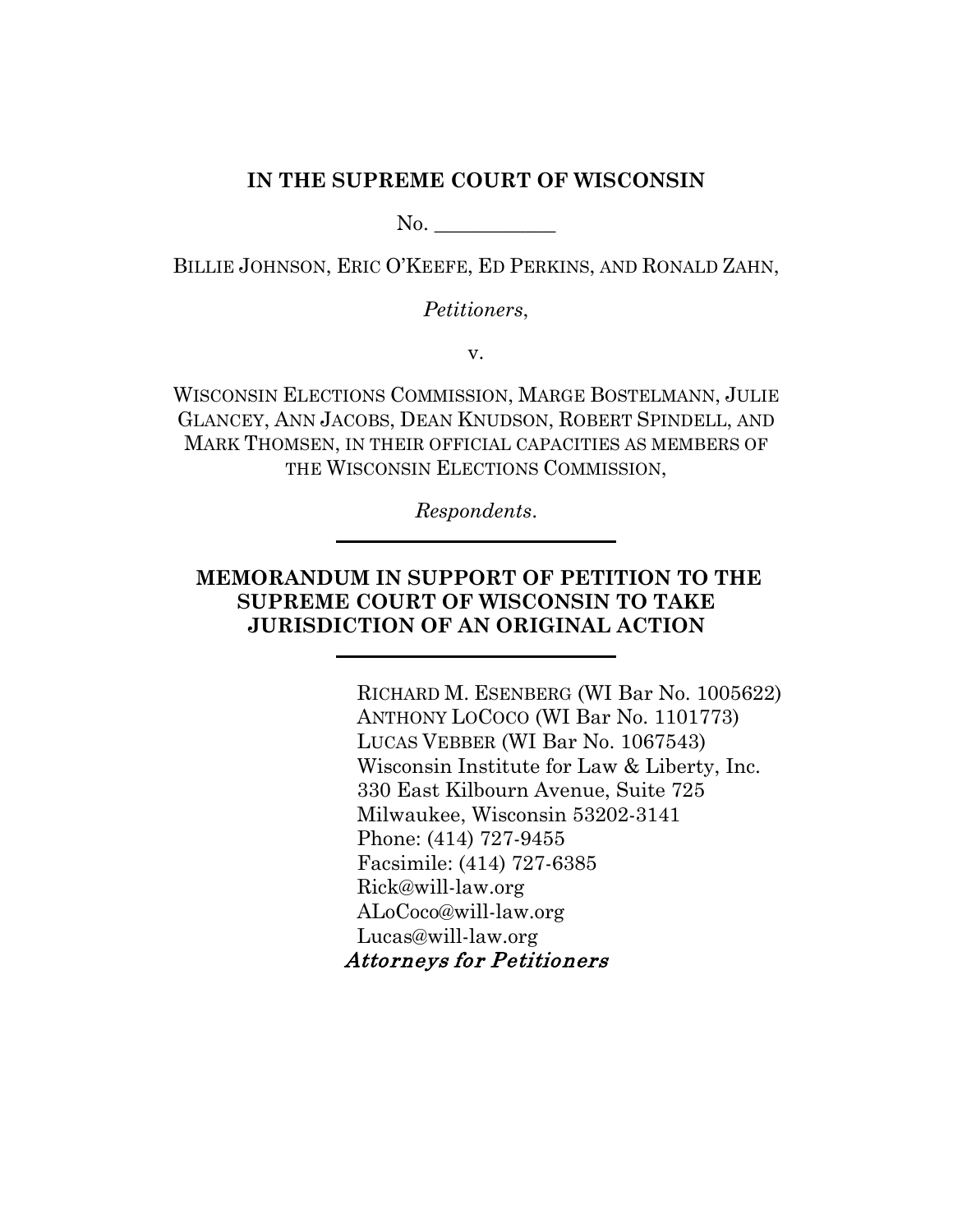# Table of Contents

| I. Redistricting Litigation should be handled       |  |
|-----------------------------------------------------|--|
| A. Redistricting cases are of state-wide importance |  |
| B. The timing of redistricting litigation           |  |
|                                                     |  |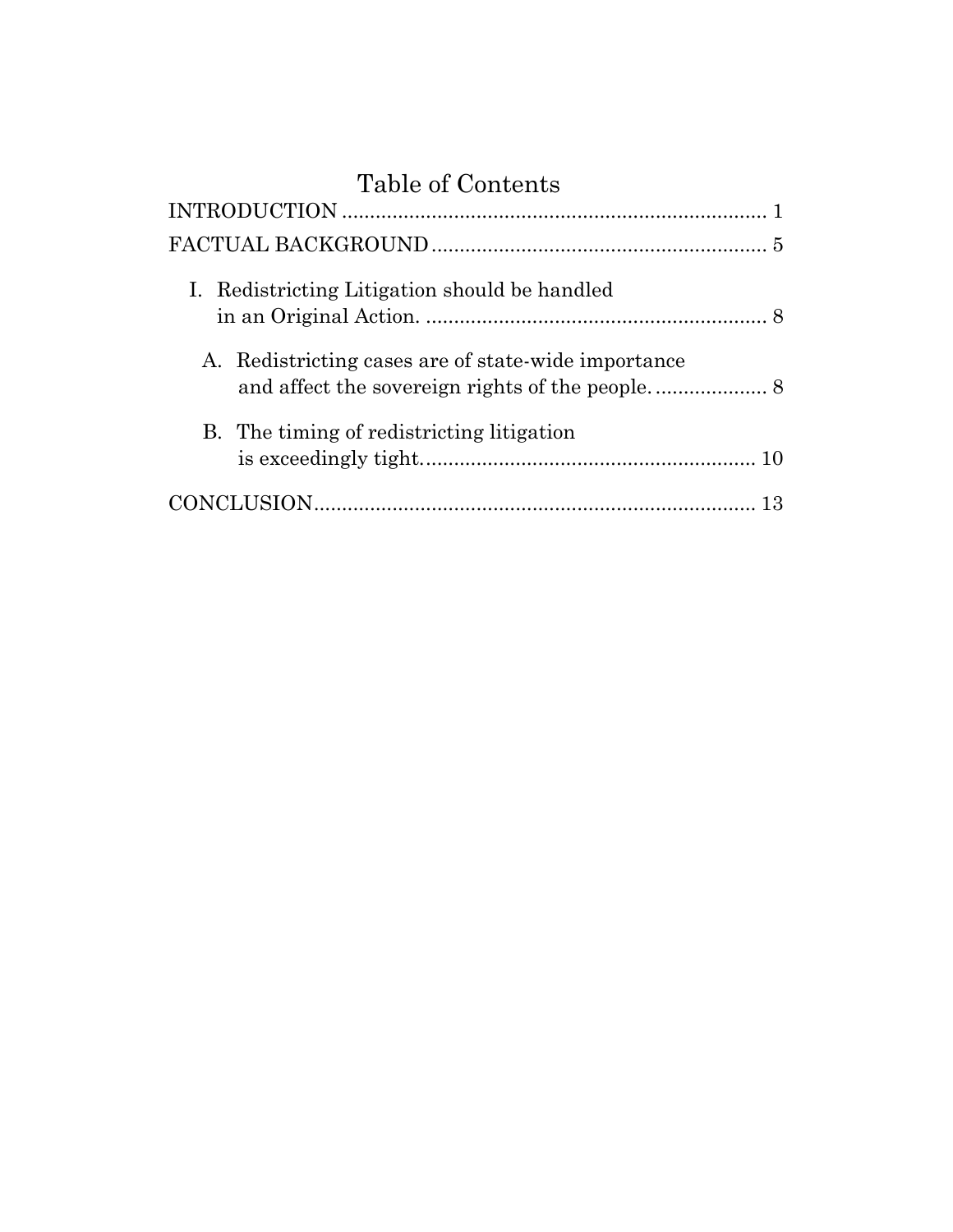#### **INTRODUCTION**

<span id="page-2-0"></span>The results of the 2020 census make clear what everyone knew would occur. Based on population increases and decreases in different geographic areas, the existing apportionment plans for Wisconsin's Congressional, State Senate and State Assembly seats no longer meet the Wisconsin constitutional requirements summarized in the principle of one person, one vote.

The Petitioners, among many others, live in districts that have many more people than live in other districts and, as a result, have a diluted vote relative to the votes of others who live in less populated districts. They seek redress from this Court due to the violations of the Wisconsin Constitution stemming from that vote dilution.

A group of Wisconsin voters have already filed an action in federal court, *see Hunter v. Bostelmann*, No. 21-cv-512 (W.D. Wis. Aug. 13, 2021), seeking similar relief to the relief being sought herein. But the U.S. Constitution directly endows the States with the primary duty to redraw their congressional districts. *See* U.S. Const. art. I, § 4 ("The Times, Places and Manner of holding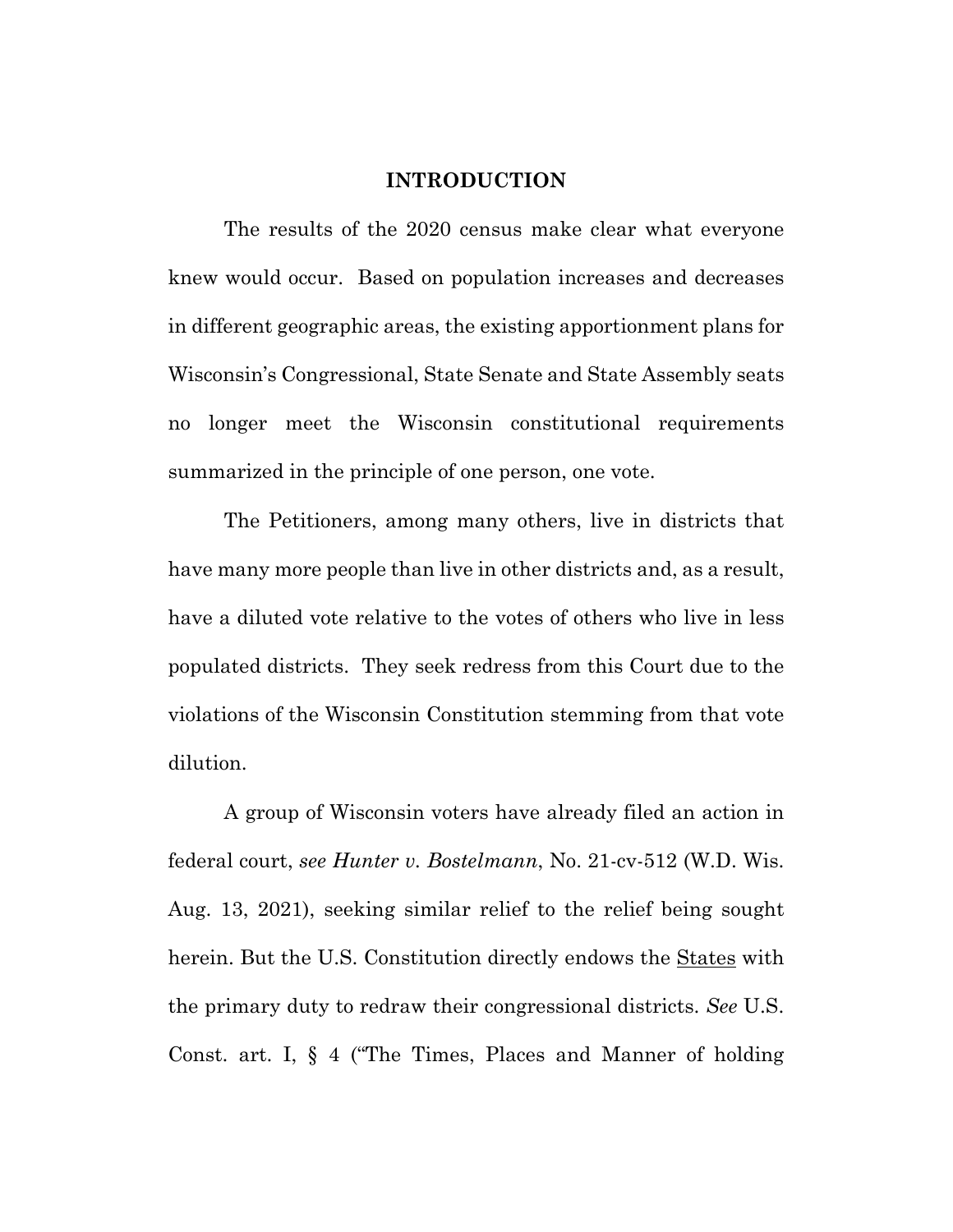Elections for Senators and Representatives, shall be prescribed in each State by the Legislature thereof[.]")

And, although the federal and state courts have concurrent jurisdiction to decide redistricting matters, the U.S. Supreme Court has made it clear that the states' role is primary. *Growe v. Emison,* 507 U.S. 25, 34 (1993). This Court said the same in *Jensen v. Wisconsin Elections Bd.*, 2002 WI 13, ¶5, 249 Wis.2d 706, 639 N.W.2d 537: "It is an established constitutional principle in our federal system that congressional reapportionment and state legislative redistricting are primarily state, not federal, prerogatives."

Further, the time for redistricting litigation is so short (especially this cycle with the delay in the completion of the census) that completing both a circuit court action and a Supreme Court review within the available period of time would be extremely difficult.

Given that redistricting is primarily a state matter, and that the time for completing redistricting litigation is short, this Court should accept this case as an original action. Once it does so, the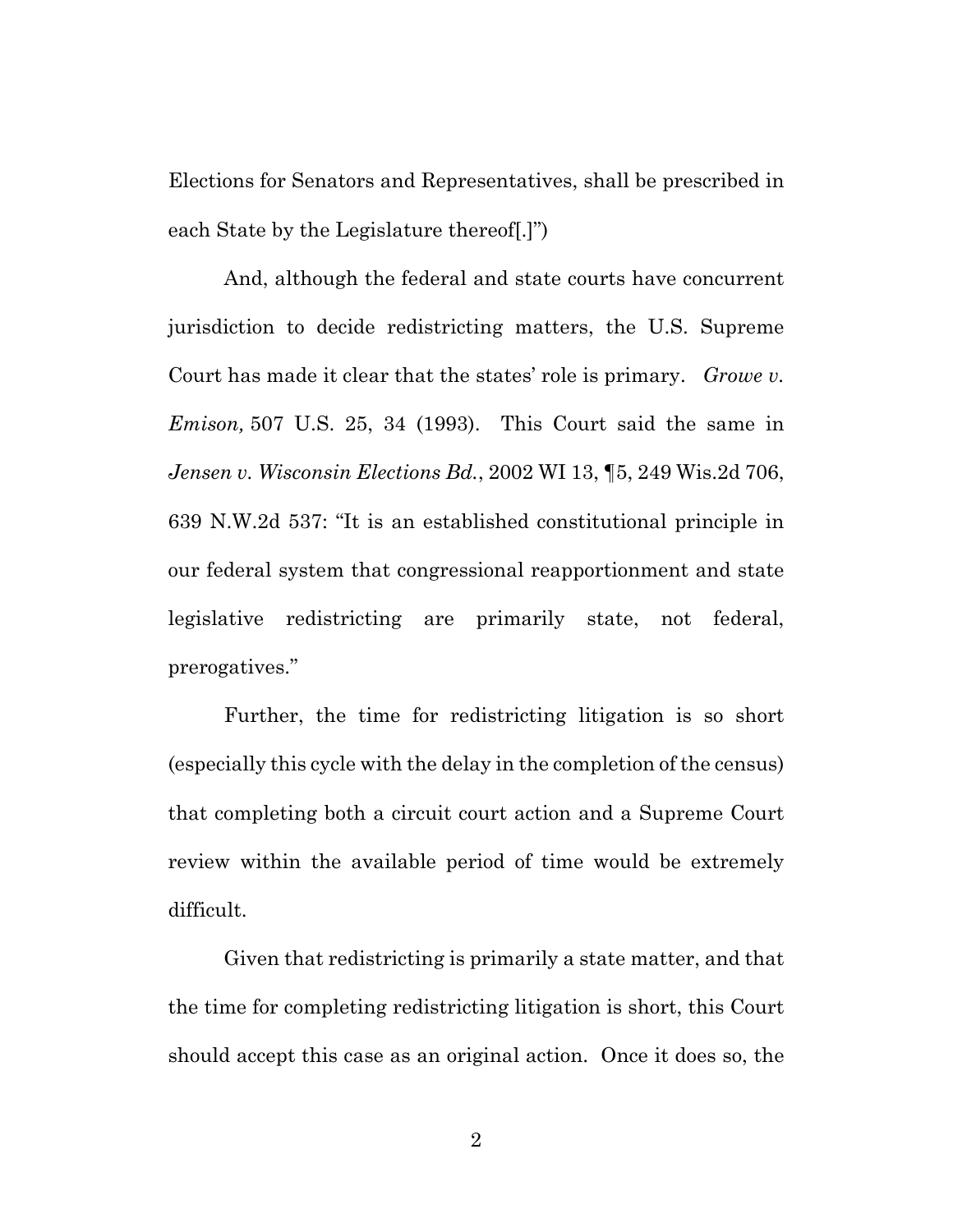federal court will have to stay the case pending before it, in deference to allowing this Court to proceed. As noted in *Growe,* 507 U.S. at 34:

"[R]eapportionment is primarily the duty and responsibility of the State through its legislature or other body, rather than of a federal court." *Chapman v. Meier,* 420 U.S. 1, 27 (1975). Absent evidence that these state branches will fail timely to perform that duty, a federal court must neither affirmatively obstruct state reapportionment nor permit federal litigation to be used to impede it.

*Growe* specifically requires federal courts "to defer consideration of disputes involving redistricting where the State, through its legislative *or judicial branch*, has begun to address that highly political task itself." *Growe*, 507 U.S. at 33 (emphasis added). *Growe* also specifies that any redistricting plan judicially "enacted" by a state court (just like one enacted by a state legislature) would be entitled to presumptive full-faith-and-credit legal effect in federal court. *Id*. at 35–36.

Given that federal courts are to defer to state courts in redistricting cases, and not vice versa, the Petitioners should not be required to resort to a federal court. Reapportionment is, as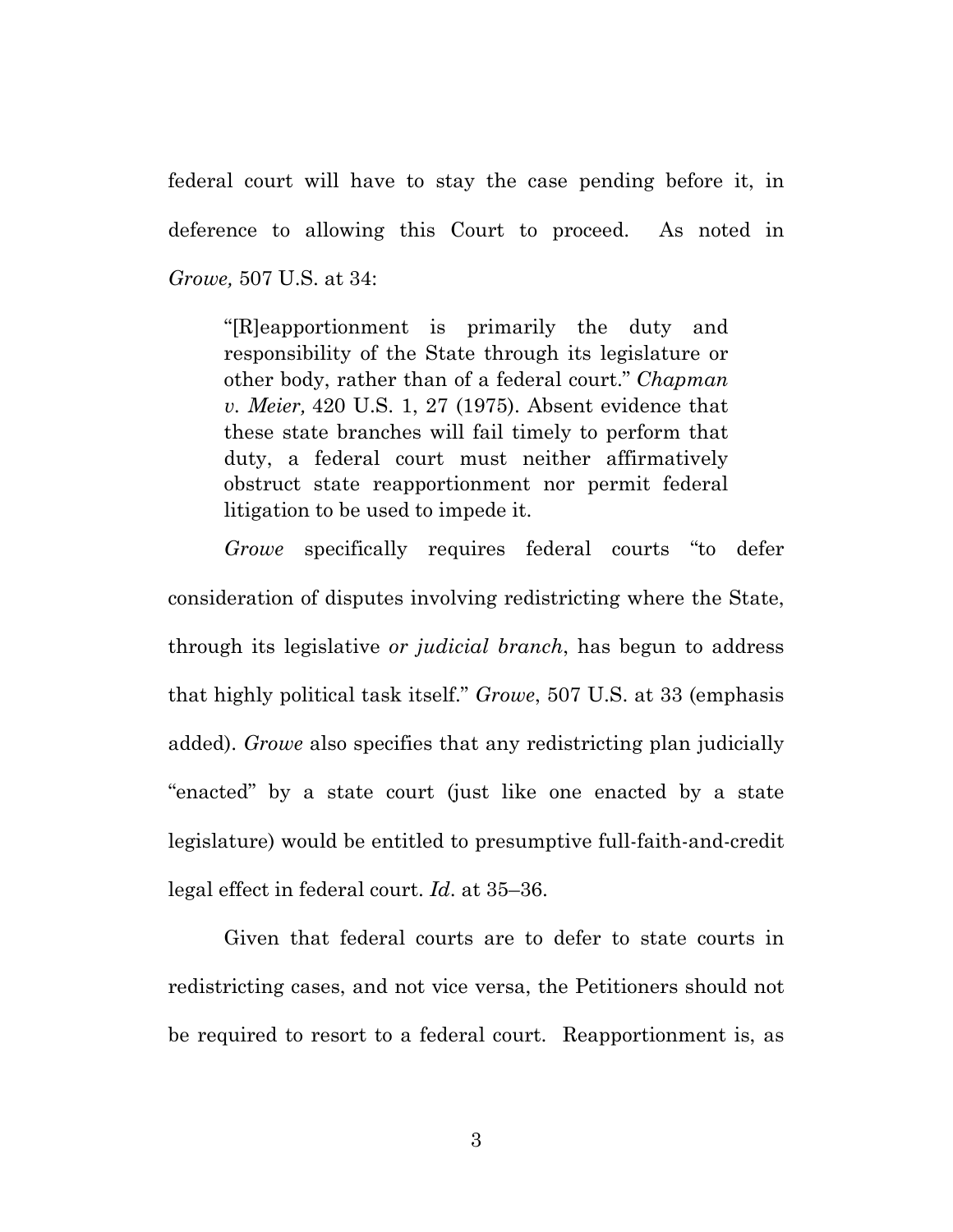both the United States Supreme Court and this Court have recognized, primarily a state responsibility, including when undertaken by the judiciary. Nor should the Petitioners be forced into a federal court to protect their state constitutional rights. In *[State ex rel. Reynolds v. Zimmerman,](https://1.next.westlaw.com/Link/Document/FullText?findType=Y&serNum=1964135222&pubNum=0000595&originatingDoc=I0e27e701ff2111d99439b076ef9ec4de&refType=RP&originationContext=document&transitionType=DocumentItem&contextData=(sc.Default))* [22 Wis.2d 544, 564 126](https://1.next.westlaw.com/Link/Document/FullText?findType=Y&serNum=1964135222&pubNum=0000595&originatingDoc=I0e27e701ff2111d99439b076ef9ec4de&refType=RP&originationContext=document&transitionType=DocumentItem&contextData=(sc.Default))  [N.W.2d 551](https://1.next.westlaw.com/Link/Document/FullText?findType=Y&serNum=1964135222&pubNum=0000595&originatingDoc=I0e27e701ff2111d99439b076ef9ec4de&refType=RP&originationContext=document&transitionType=DocumentItem&contextData=(sc.Default)) (1964), this Court said that "*there is no reason for* Wisconsin citizens to have to rely upon the federal courts for the indirect protection of their state constitutional rights*.*" (Emphasis added.)

The Petitioners appreciate that redistricting arouses political passions. Differing groups of political partisans may favor a state or federal forum. But both the United States Supreme Court and this Court have recognized that the highest court of a state is not only a competent tribunal for such questions, *but the preferred forum*. The people of the State of Wisconsin are entitled to have what is primarily a state responsibility adjudicated in state courts.

And, as we shall see, the circumstances warrant that the matter proceeds as an original action.

4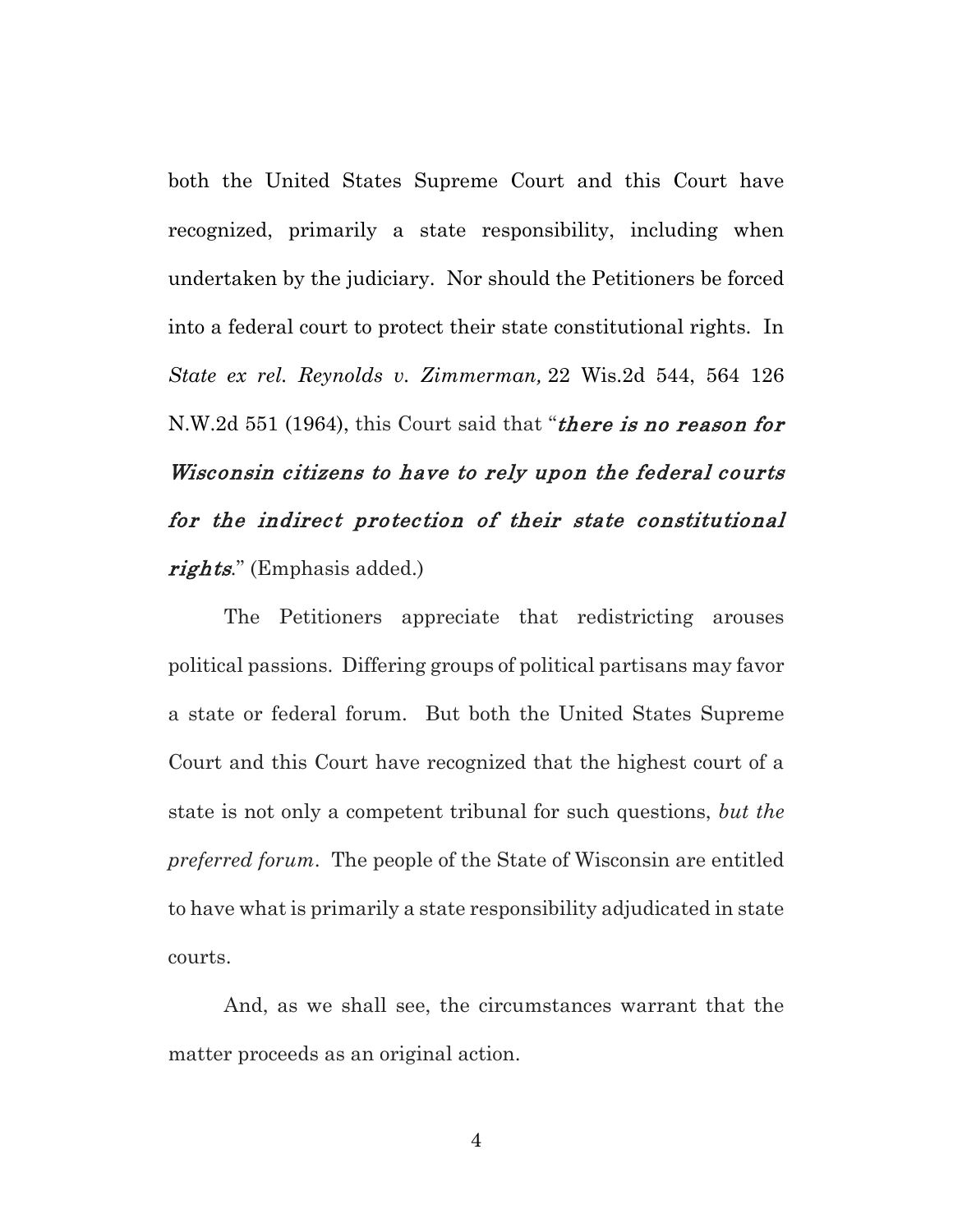#### **FACTUAL BACKGROUND**

<span id="page-6-0"></span>There must be population equality across districts under the command of the "one person, one vote" principle. As this Court said in *Reynolds*, "sec. 3, art. IV, Wis. Const., contains a precise standard of apportionment-the legislature shall apportion districts according to the number of inhabitants." 22 Wis. 2d at 564.

This Court further acknowledged, however, that "a mathematical equality of population in each senate and assembly district is impossible to achieve, given the requirement that the boundaries of local political units must be considered in the execution of the standard of per capita equality of representation." *Id.* at 564.

This comports generally with the federal standard for population equality in that states must draw congressional districts with populations as close to perfect equality as possible, *Evenwel v. Abbott*, \_\_\_ U.S. \_\_\_, 136 S. Ct. 1120, 1124 (2016), while the federal standard for state legislative districts is more lenient.

For example, in 2011, when the Legislature drew the existing maps for congressional districts it "apportion[ed] the 2010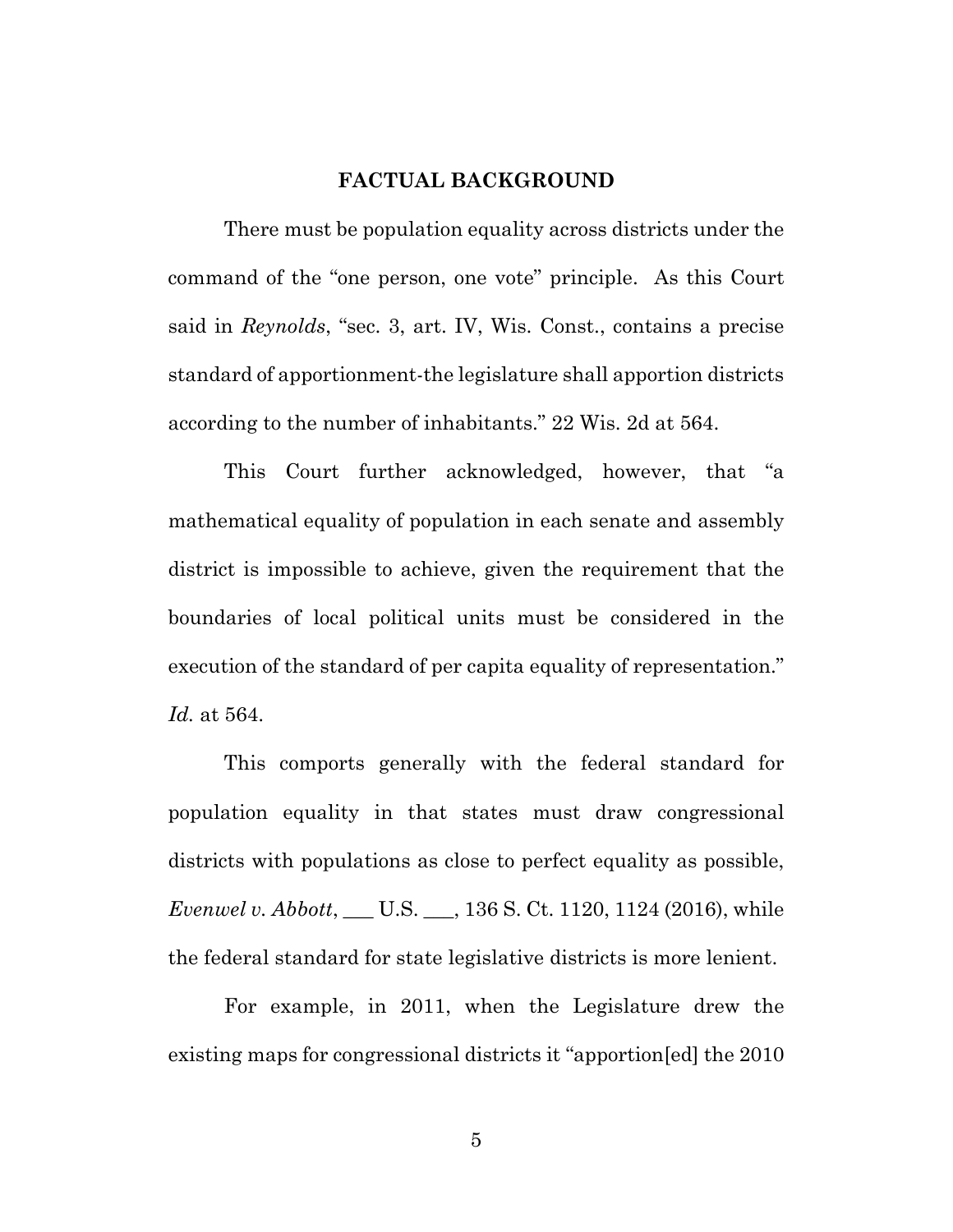census population of the state of Wisconsin perfectly." *Baldus v. Members of Wisconsin Gov't Accountability Bd.*, 849 F. Supp. 2d 840, 853 (E.D. Wis. 2012). The report from the Legislative Reference Bureau on the proposed bill adopting the existing congressional maps stated that the population in Congressional Districts 3, 4, 5, 6, 7, and 8 was 710,873 and in Congressional Districts 1 and 2 was 710,874 - a difference of one voter.

Indeed, except for a dispute regarding whether Hispanics in the Milwaukee area were entitled to one majority Hispanic assembly district or two minority influenced assembly districts (which dispute was ultimately resolved), the existing congressional, state senate and state assembly maps now contained in Wis. Stat. §§ 3.11-3.18 (for the congressional districts) and §§ 4.01-4.99 (for the state assembly districts) and § 4.009 (for the state senate districts), were held to meet all of the traditional redistricting criteria including equality of population. *Baldus*, 849 F. Supp. 2d 840.

However, on August 12, 2021 the United States Census Bureau delivered apportionment counts to the President based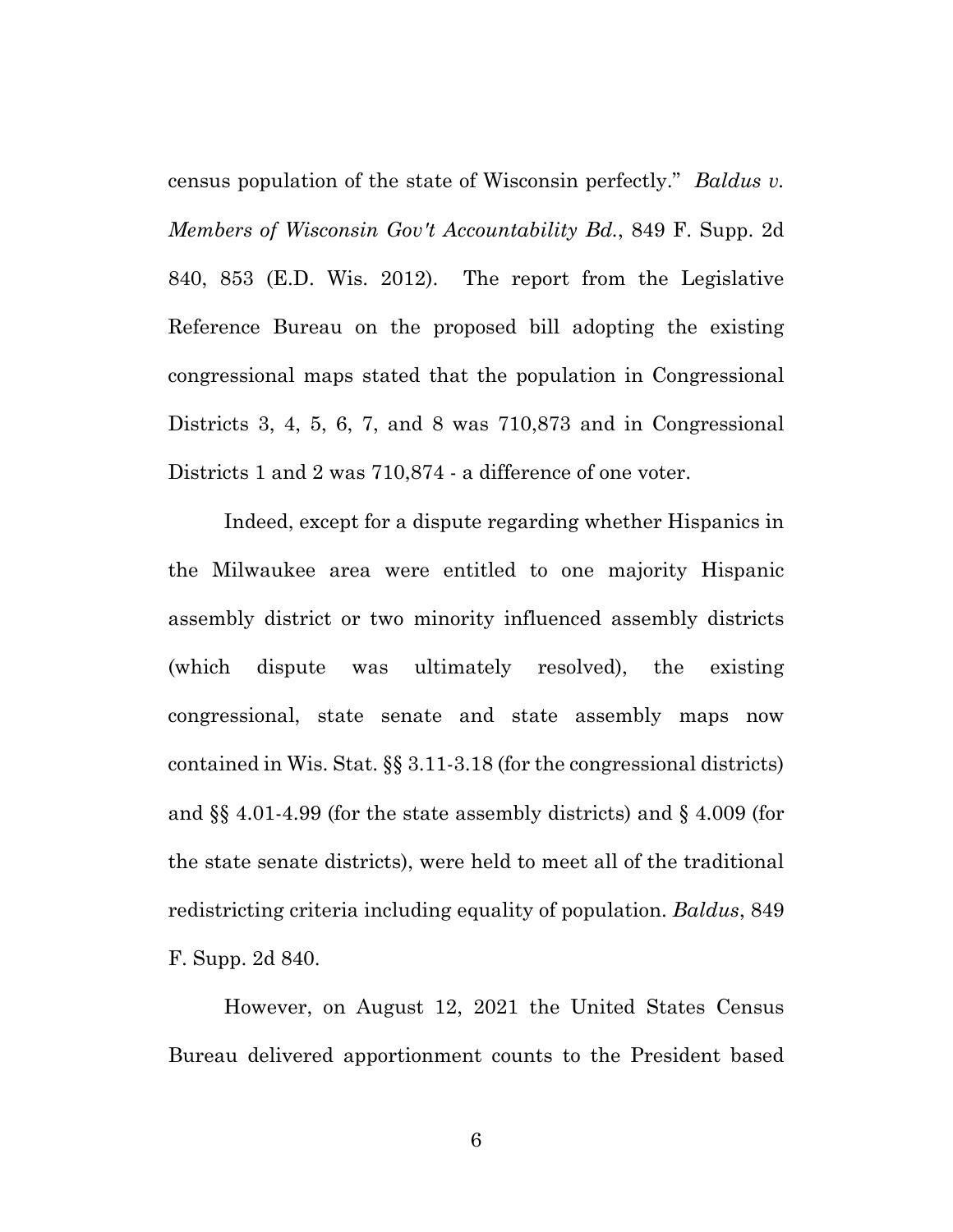upon the 2020 census. The census results showed that the required level of equality between the populations in the eight Wisconsin congressional districts needed to meet the constitutional requirement of one person, one vote no longer exists. The least populated district is the 4th Congressional District with a population of 695,395. The most populated district is the 2nd Congressional District with a population of 789,393. This difference does not satisfy the standards of one person, one vote.

The state legislative districts tell a similar story, with assembly district populations ranging from 52,628 (Assembly District 10) to 69,732 (Assembly District 79) and senate district populations ranging from 162,069 (Senate District 6) to 201,819 (Senate District 26). The districts are malapportioned.

As a result, the Petitioners are entitled to new apportionment maps that continue to meet all of the traditional redistricting criteria including equality of population.

If the State Legislature does not adopt new maps that are approved by the Governor and which meet all of the traditional redistricting criteria including equality of population, then the

7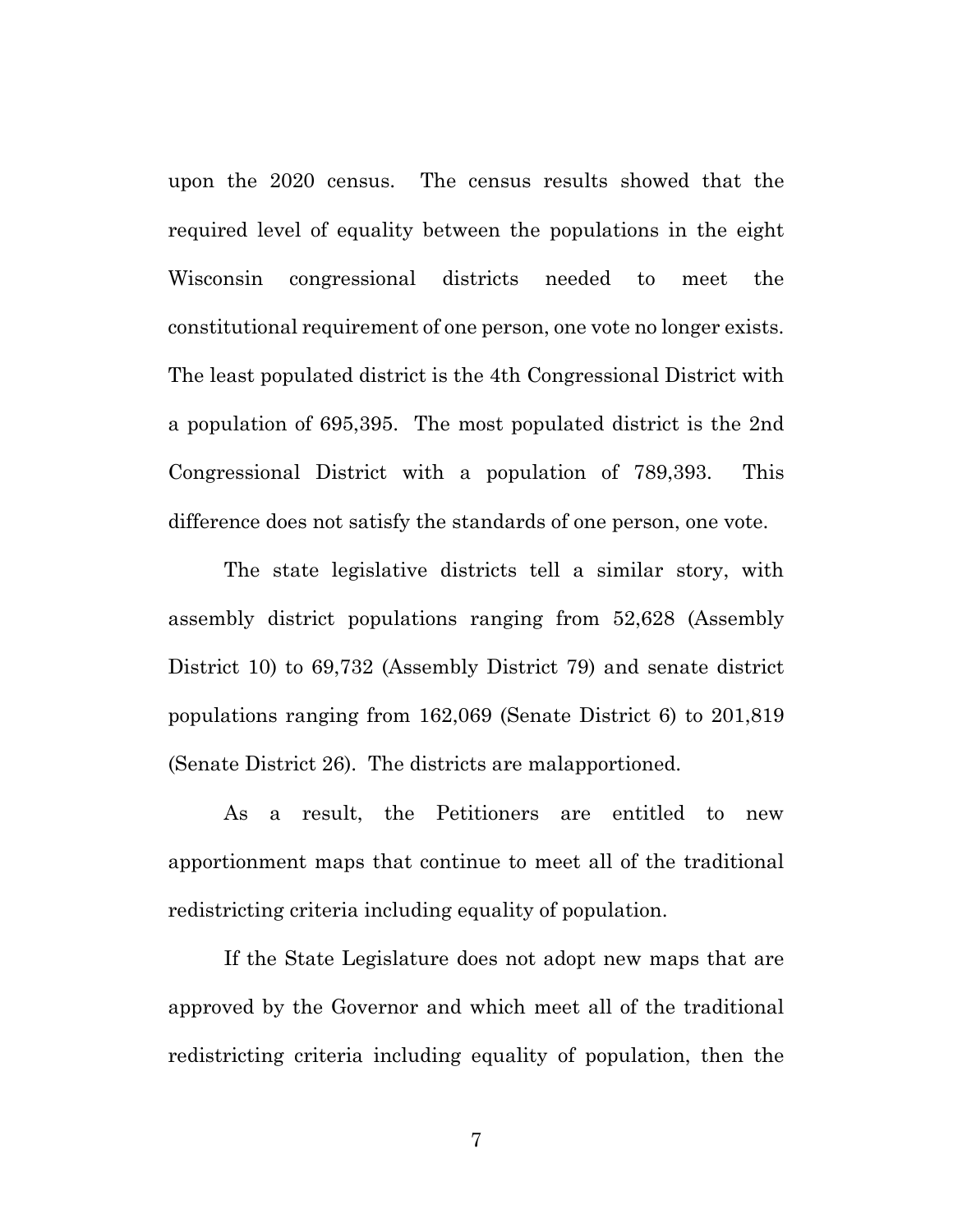Petitioners request that this Court do so, applying the principle of making the least amount of changes necessary to the existing maps as are necessary to meet the requirement of equal population and the remaining traditional redistricting criteria.

## <span id="page-9-0"></span>**I. Redistricting Litigation should be handled in an Original Action.**

This Court should accept this case under its original jurisdiction for two primary reasons: (a) it is a case of state-wide importance that affects the sovereign rights of the people of this state, and (b) time is of the essence.

## <span id="page-9-1"></span>*A. Redistricting cases are of state-wide importance and affect the sovereign rights of the people.*

The standard for when this Court will accept cases under its original action jurisdiction is best summarized in *Petition of Heil*, 230 Wis. 428, 284 N.W. 42, 50 (1938) in which this Court said that it will accept a case under its original jurisdiction when "the questions presented are of such importance" as to call for a "speedy and authoritative determination by this court in the first instance." This Court has further emphasized that cases of statewide importance to Wisconsin citizens call for it to exercise its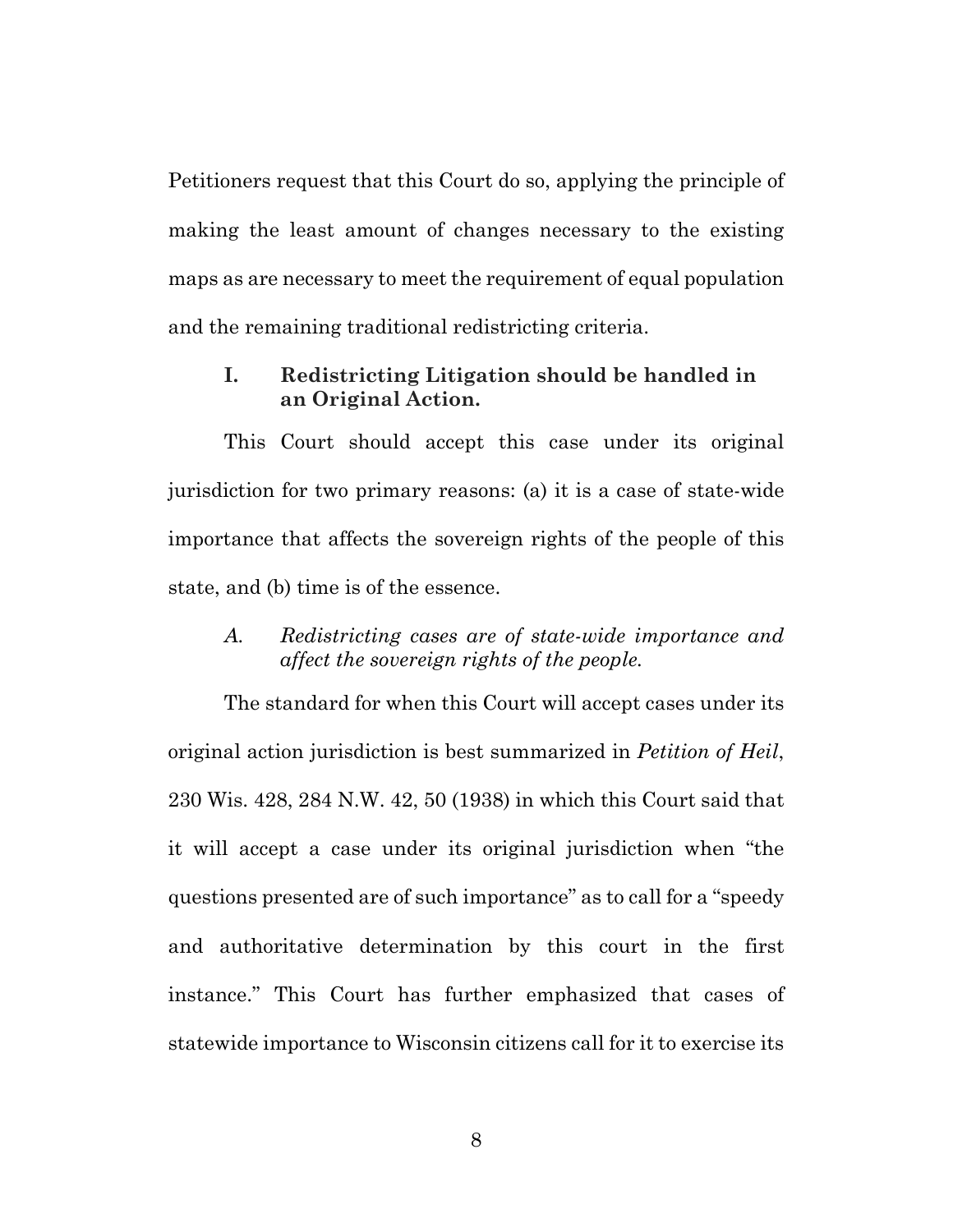original action jurisdiction. *Wisconsin Legislature v. Palm*, 2020 WI 42, ¶11, 391 Wis. 2d 497, 942 N.W.2d 900.

This case meets that standard. It affects the rights of *all* Wisconsinites under art. IV of the Wisconsin Constitution. In *[State ex rel. Reynolds v. Zimmerman,](https://1.next.westlaw.com/Link/Document/FullText?findType=Y&serNum=1964135222&pubNum=0000595&originatingDoc=I0e27e701ff2111d99439b076ef9ec4de&refType=RP&originationContext=document&transitionType=DocumentItem&contextData=(sc.Default))* 22 Wis.2d 544, 564, [126](https://1.next.westlaw.com/Link/Document/FullText?findType=Y&serNum=1964135222&pubNum=0000595&originatingDoc=I0e27e701ff2111d99439b076ef9ec4de&refType=RP&originationContext=document&transitionType=DocumentItem&contextData=(sc.Default))  [N.W.2d 551](https://1.next.westlaw.com/Link/Document/FullText?findType=Y&serNum=1964135222&pubNum=0000595&originatingDoc=I0e27e701ff2111d99439b076ef9ec4de&refType=RP&originationContext=document&transitionType=DocumentItem&contextData=(sc.Default)) (1964), this Court specifically pointed out that redistricting cases involve a denial of voting rights under art. IV of the Wisconsin Constitution. And it accepted the *Reynolds* case as an original action.

Moreover, in *Jensen* this Court said that "there is no question" that redistricting actions warrant "this court's original jurisdiction; any reapportionment or redistricting case is, by definition, *publici juris*, implicating the sovereign rights of the people of this state." *Jensen*, 249 Wis.2d 706, ¶17.

Further, this Court previously noted that if, for political reasons, the Legislature cannot enact a new redistricting map*, this Court's* "participation in the resolution of these issues would ordinarily be highly appropriate," *id.* at ¶4, and that in our State "[t]he people . . . have a strong interest in a redistricting map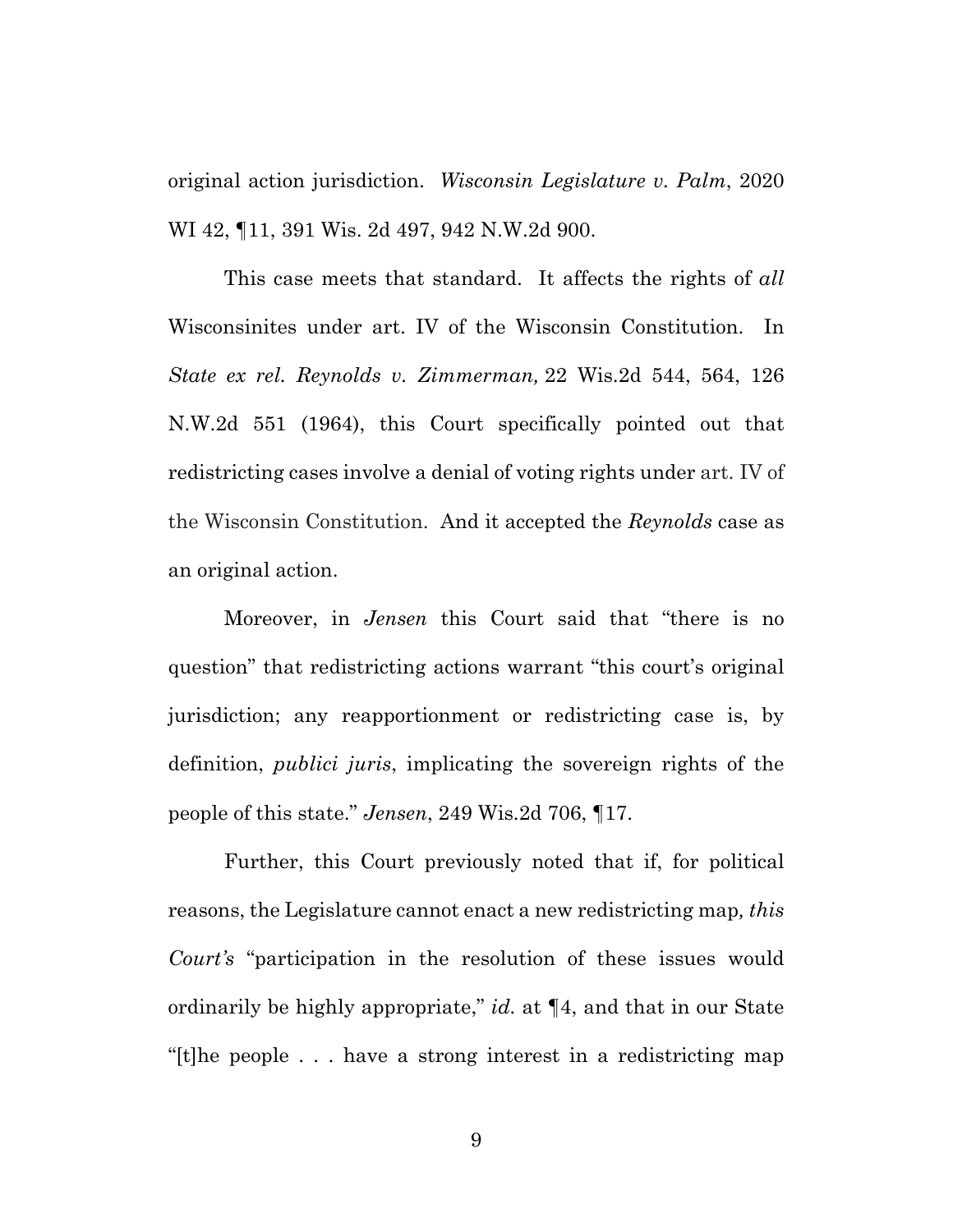drawn by an institution of state government—ideally and most properly, the legislature, secondarily, this court," *id.* at ¶17.

# <span id="page-11-0"></span>*B. The timing of redistricting litigation is exceedingly tight.*

It is not yet known precisely when the Legislature will adopt new redistricting maps. The redistricting map after the 1990 census was not completed by the Legislature until April 14, 1992.[1](#page-11-1) After the 2000 census, each house approved its own map on March 7, 2002 but neither house acted on the other's proposed map.[2](#page-11-2) The redistricting map after the 2010 census was approved by the Legislature on July 19, 2011 (but that date was based on receiving the state level redistricting counts from the Census Bureau on March 10, 2011).<sup>3</sup> The 2011 maps were the quickest done by the Legislature in the last three decades of redistricting and were done in a situation where the state actually received the state level data 21 days before the March  $31<sup>st</sup>$  deadline and where the Legislature

<span id="page-11-1"></span><sup>1</sup> Michael Keane, *Redistricting in Wisconsin* 14, Wisconsin Legislative Reference Bureau (Apr. 1, 2016), *available at* https://www.wisdc.org/images/files/pdf\_imported/redistricting/redistricting\_a pril2016\_leg\_ref\_bureau.pdf.

<span id="page-11-2"></span><sup>2</sup> *Id.*

<span id="page-11-3"></span><sup>3</sup> *Id.* at 15.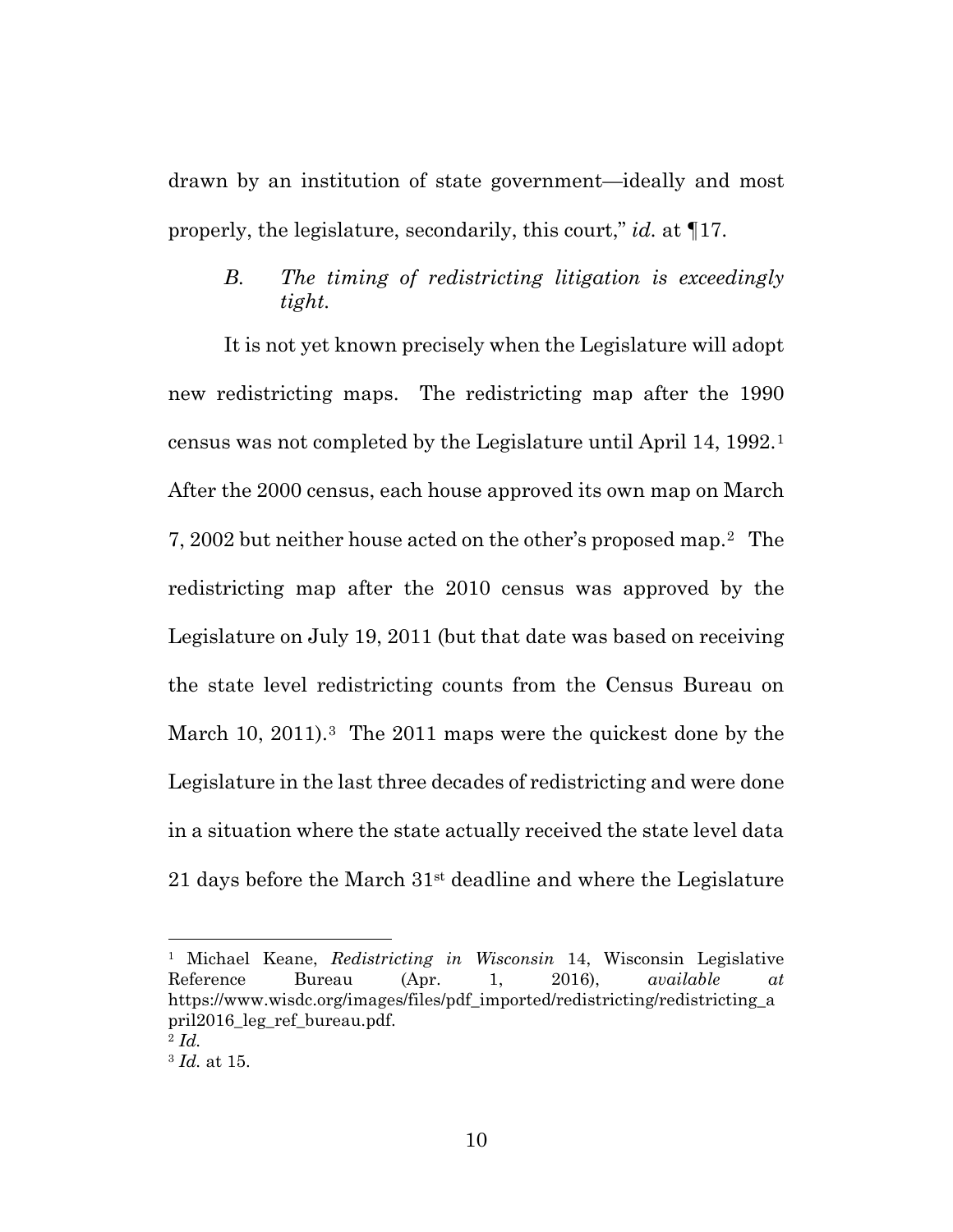and the Governorship were in the hands of the same party. Here, given the delay in census results and the fact that Wisconsin currently has divided government, it is more likely that new maps would be approved (if at all) at the end of the year.

Under current law, candidates may begin circulating nomination papers for the 2022 fall elections on April 15, 2022, which papers must be filed no later than June 1<sup>st.[4](#page-12-0)</sup> Given the probable timeline for maps discussed in the previous paragraphs, litigation regarding the Legislature's proposed maps cannot proceed very far until approximately the end of the year when the Legislature has completed proposed maps, but the case must be completed in time for candidates to begin circulating nomination papers by April 15, 2022. That would be an extremely difficult time frame for both a circuit court action and Supreme Court review.

While some fact-finding will be required—the various parties will present maps and make arguments for their

<span id="page-12-0"></span><sup>4</sup> *See* Wis. Stat. § 8.15.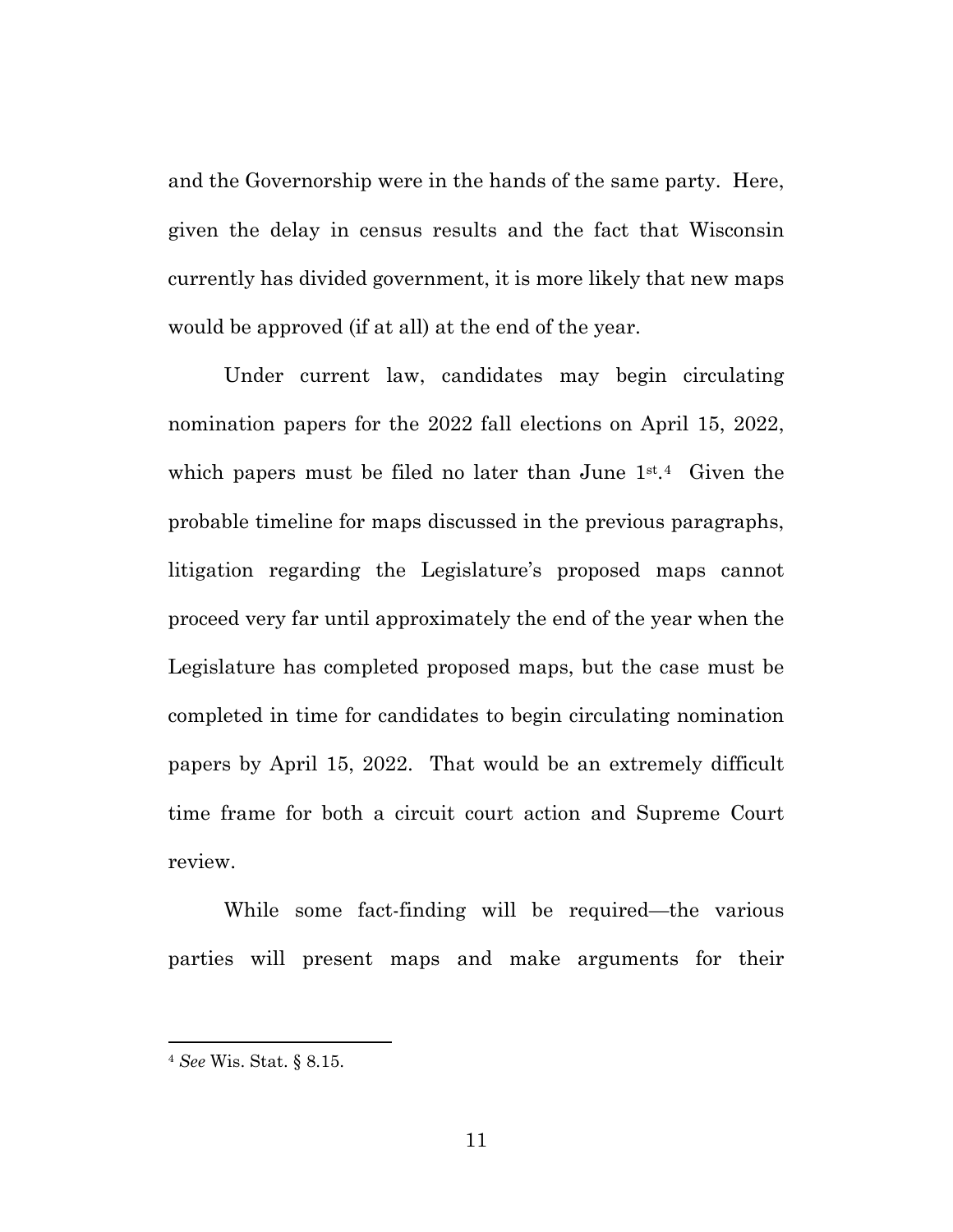adoption—the process is not as cumbersome or lengthy as is commonly supposed. In 2012, the trial of a challenge to the enacted maps—which involved the same type of critique and comparison—took only about two days. *Baldus*, 849 F. Supp. 2d at 847. Hearings of that length are routinely conducted by referees in attorney discipline cases.

The Petitioners believe that this Court can—and should tune out much of the noise that surrounds redistricting. In so doing, they intend to urge the Court to create districts that are 1) equal in population, 2) contiguous, 3) compact, and that 4) maximize "continuity" moving the fewest number of voters to a district currently represented by someone other than that voter's current representative. The Petitioners intend to argue that the Court need not and should not take into account projections of the likely political impact of the maps. Such considerations are not required under the United States Constitution, see *Rucho v.*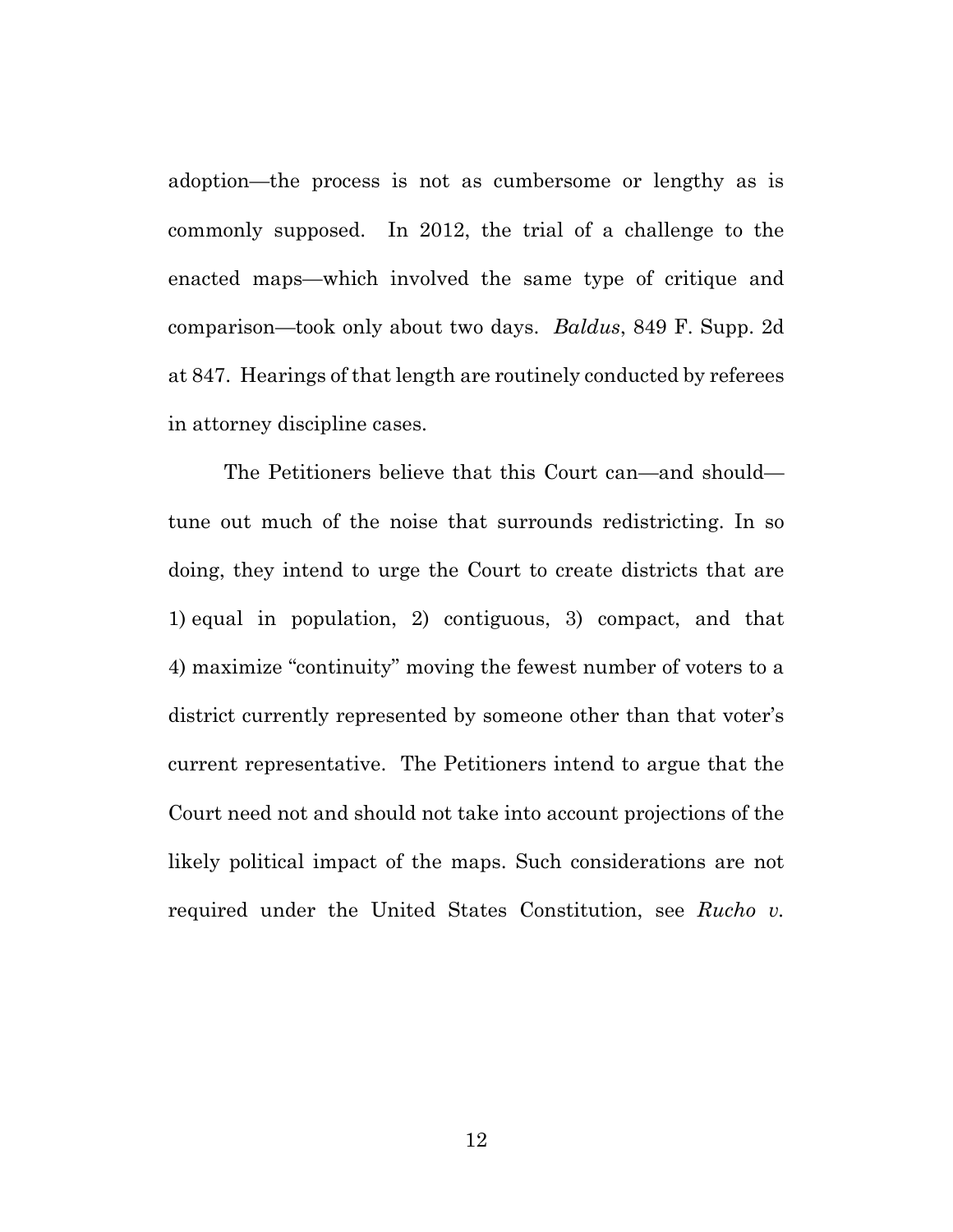*Common Cause*, 588 U.S. \_\_\_, 139 S. Ct. 2484 (2018), and ought not to be part of any judicial review of proposed maps.<sup>[5](#page-14-1)</sup>

#### **CONCLUSION**

<span id="page-14-0"></span>For the foregoing reasons, the Petitioners respectfully request that this Court declare that a new constitutional apportionment plan is necessary under the Wisconsin Constitution, enjoin the Respondents from administering any election under the existing maps, stay this matter until the Legislature has adopted a new apportionment plan, and then rule on the constitutionality of such plan (if there is any challenge thereto). Further, if the Legislature does not approve new maps that are approved by the Governor and which meet all of the traditional redistricting criteria including equality of population, then the Petitioners request that this Court do so, applying the principle of making the least number of changes to the existing maps as are necessary to meet the requirement of equal population

<span id="page-14-1"></span><sup>5</sup> While some consideration of electoral projections may be relevant in determining whether maps comport with the Voting Rights Act, the Petitioners believe that their use was substantially curtailed in *Brnovich v. Democratic National Committee*, 141 S. Ct. 2321 (2012).